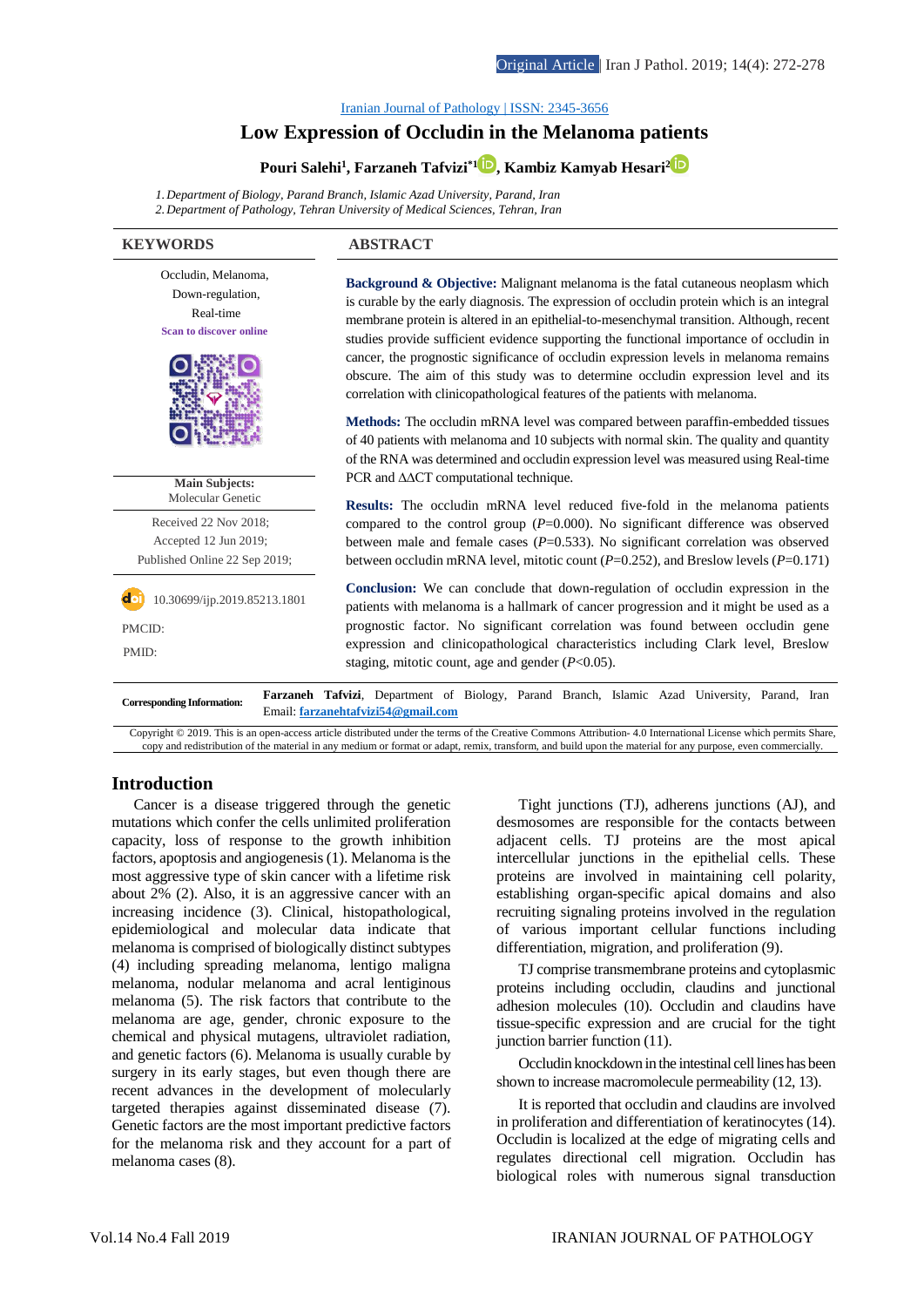molecules (15). This protein is essential for the tight junction formation where occluding-deficient mice had defect in the skin barrier (16).

Controversial reports exist on occludin expression in different organs. Claudins 1, 2 and 7 are down-regulated while claudin 4 is up-regulated in breast cancer (17).

Thus, many studies have reported that loss of TJ proteins(including Claudin-7 and occludin) can enhance tumour progression (18, 19).

Down-regulation of occludin is a common feature of epithelial-mesenchymal-transition in the tumors derived from epithelial cells (20).

Low expression of occludin has been reported for the esophageal squamous cell carcinoma (ESCC) as compared to the adjacent non-neoplastic specimens(21).

Based on the literature, the scarce information exists on the tight junction proteins in cancers including lung cancer (11). Although recent studies provide sufficient evidence supporting the functional importance of occludin in cancer, the prognostic significance of occludin expression levels in melanoma remains obscure. Also, there is no information on the role of occludin expression in melanoma. Thus, the aim of this study was to determine occludin expression level and its correlation with clinicopathological features of the patients with melanoma.

## **Materials and Methods**

## **Patients AND Samples**

All Ethical considerations were considered in this study. Paraffin-embedded blocks from 40 patients with melanoma and 10 normal samples (as a control group) were studied after obtaining their written consent. The samples were referred to the Pathology Laboratory of Razi Hospital (Tehran, Iran) during 2013-2016 and were selected after a confirmed diagnosis by a pathologist. All the patients aged between 21-87 years old with no previous use of anti-pregnancy medications, smoking and immune system disorders at least for past 5 years. Demographic and clinicopathological features of the patients including Mitotic count, Clark level, Breslow staging, age, and gender are provided in Table 1. Mitotic count isimportant part of the staging of melanoma tumor which is evaluated by the pathologist (22).

#### **RNA Extraction and CDNA Synthesis**

The tissue samples were deparaffinized by xylene (1000 µl) at 37ºC for 5 minutes. Then microtubes were centrifuged at 3800 rpm for 5 minute, the supernatants were removed and then 1000 μL of ethanol was added and inverted for 5 minutes. Finally, samples were centrifuged at 13000 rpm at 6ºC for 5 minute and the ethanol and xylene was entirely removed from the microtubes. Total RNA was extracted using the RNX plus™ kit (Cinnagen, Tehran, Iran) based on the manufacturer's recommendations. A 100 μL of the tissue sample was homogenized with the 500 μL of the RNX-PLUS solution and incubated at room temperature for 5 minutes. Chloroform (200 μL) was added to the solution and centrifuged at 12000 rpm for 15 minutes.

The supernatant was transferred to another tube and equal volume of isopropanol was added. The mixture was centrifuged at 12000 rpm for 15 minutes and the resulting pellet was washed in ethanol (70%) and dissolved in DEPC-treated water. The purity and integrity of the extracted RNA was evaluated by optical density measurements and visual observation of sample electrophoresis on 2% agarose gel using NanoDrop spectrophotometer (23). The cDNA was synthesized from total RNA using the commercial kit (c, USA). Each microtube was added with 1 μL of random hexamer (5  $\mu$ M), 1  $\mu$ L of oligo (dT) primer (5  $\mu$ M), 1  $\mu$ L of deoxynucleotide (dNTP) (10 mM), 5 μL of RNA, 0.5 μL of Moloney murine leukemia virus (MMLV) reverse transcriptase, 2 μL of MMLV buffer, and 9.5 μL of DEPC-treated water. The total volume of the final mixture was expected to reach 20 µL. The samples were incubated at 65°C for 5 minutes and then placed on ice immediately. Afterward, they were run at 42°C for 60 minutes.

## **Real-Time PCR**

Real-time (RT)-PCR was performed using the Applied Biosystems 7500 Sequence Detection (USA). In the present study, glyceraldehyde phosphate dehydrogenase (GAPDH) was considered as the housekeeping gene because of its permanent expression in the most cells and tissues (24).

The sequence of specific primers for occludin and GAPDH was retrieved from the National Center for Biotechnology Information (NCBI) website. The specific primers of these two genes were designed using the Primer Express Software and their specificity was blasted in the NCBI. Table 2 presents the sequence of the primers used in this study. Real-time PCR was used to measure the expression of occludin and GAPDH (as the control at mRNA level). A StepOne real-time PCR system was used for the relative quantification through the measurement of fluorescence increase following the application of SYBR Green. The real-time PCR reaction was optimized at the final volume of 20 µl. The reactants included 10 μL of SYBR TM (2X) Master Mix (Takara Company), 10 µM of the reverse and forward primers (Takapoo Zist Co.), 7 μL of deionized water, and 2 μL of the cDNA template. The temperature program of the device was optimized as follows: pre-denaturation at 95°C for 10 seconds; 30 cycles of denaturation at 95°C for 5 seconds; annealing and extension at 60°C for 34 seconds. Each experiment was repeated at least 3 times in order to ensure reproducibility.

The melting curve was drawn through measuring the changes in the fluorescence level at different times using the real-time PCR device. After the amplification reaction using the relative quantitative real-time PCR, the raw data in the form of Ct values were drawn out of the device, calculated through∆∆ ct, and converted into the relative quantity. All the experiments were performed at least in triplicate (24).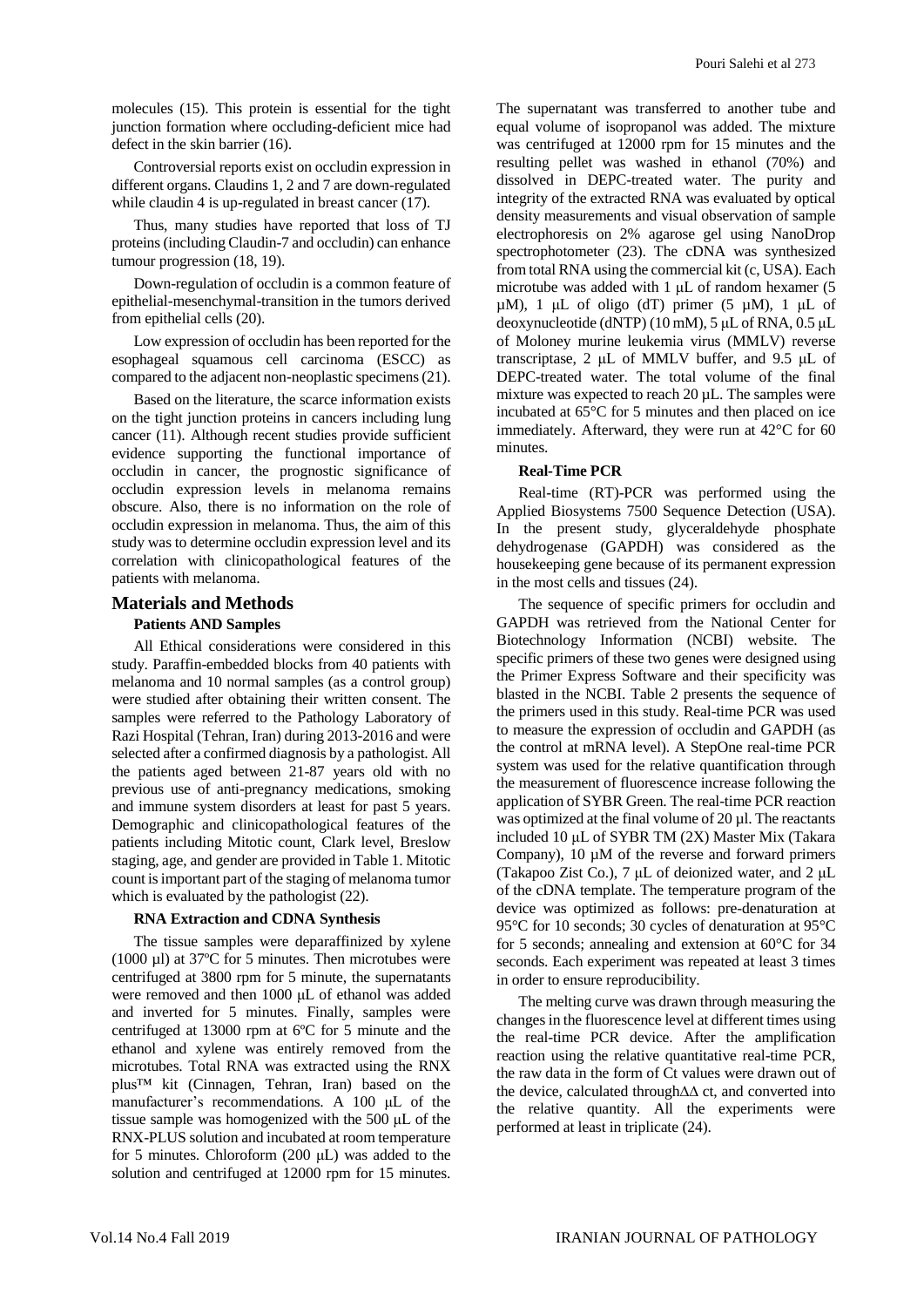#### **STATISTICAL ANALYSIS**

*T*-test method was used to compare the occludin expression between melanoma patients and control group. The correlation was applied to analyze the association between occludin expression and patients' clinicpathological data. Statistical analysis was performed using GraphPad Prism (ver. 6.0) and SPSS 19.0 (SPSS Inc., Chicago, IL, USA) at a significance level of P-value $<0.05$ .

#### **Results**

The demographic and pathological information of the patients is presented in Table 1. According to the results, the mean age of the patients and the control group was  $62.84 \pm 13.06$  and  $64.7 \pm 9.93$  years, respectively. No significant difference was observed on the mean age between normal and melanoma patients (*P*=0.92).

Also, 11 male and 29 female were included into the study. Based on the Breslow staging, thin melanoma<1 mm was observed in the 62.5% of the patients while 1 mm and non-thin melanoma>1 mm were 5 and 32.5%. Base on the Clark's anatomic level, the I, I-II, II, II-III, III, III-IV, IV, IV-V and VI were observed in 12.8%, 5.1%, 15.4%, 5.1%, 12.8%, 7.7%, 25.6%, 7.7% and 5.1% of the patients, respectively. The site of invasion was in 10.0, 37.5, 17.5 and 35.0% for head, face, upper limb and lower limb, respectively. Mitotic count as high and low were 10 and 90%, respectively.

The melt curves of the occludin and GAPDH gene using RT-PCR are presented in Figures 1 and 2. Also, the occludin gene amplification plot in the normal and patient groups is shown in Figure 3.





**Fig. 2.** The melt curve of the GAPDH gene



Occludin mRNA expression level was 0.19±0.256 lower in melanoma patients than in the normal samples. According to the Figure 4, significant difference was detected on occludin mRNA expression level between the patients and the normal subjects  $(P=0.000)$ . The occludin expression level reduced fivefold in the melanoma patients compared to the control group (*P*=0.000).

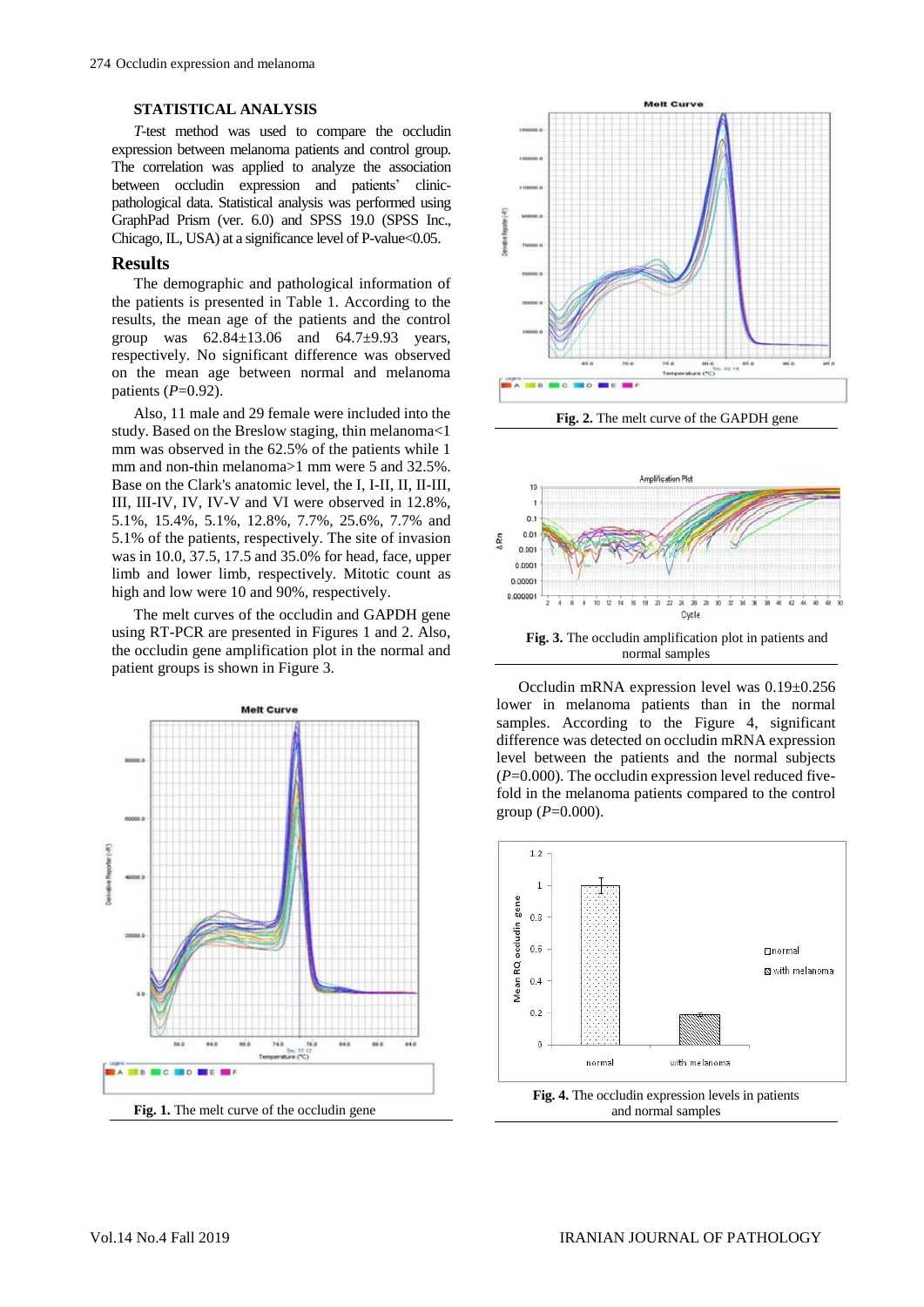Occludin expression level in males and females was 0.251±0.292 and 0.188±0.242, respectively. No significant difference was observed between male and female in this regard  $(P=0.533)$ . No significant difference was detected on occludin expression in the patients  $<$  60 and  $>$  60 years old either ( $\vec{P}$ =0.89).

Additionally, no significant difference was detected on occludin expression based on the mitotic count

(*P*=0.252) (Table 3). Based on the Breslow staging, no significant difference was observed between 2 groups (*P*=0.171) (Table 4). No significant association and correlation was observed between occludin expression and clinicopathological characteristics including age (r<sup>2</sup>=-0.047, *P*=0.8), gender (r<sup>2</sup>=-0.15, *P*=0.36), mitotic count  $(r^2=0.03, P=0.8)$ , Clark level  $(r^2=0.013, P=0.8)$ , and Breslow staging  $(r^2=0.084, P=0.613)$ .

|  |  | <b>Table 1.</b> The demographic and clinicopathological features of the patients |  |
|--|--|----------------------------------------------------------------------------------|--|
|  |  |                                                                                  |  |

|                               |                       | ${\bf N}$        | (%)   |
|-------------------------------|-----------------------|------------------|-------|
| Age                           | $62.84 \pm 13.06$     | 40               | 100   |
|                               | male                  | 11               | 27.5  |
| <b>Sex</b>                    | female                | 29               | 72.5  |
|                               | thin melanoma<1 mm    | 25               | 62.5  |
|                               | 1 <sub>mm</sub>       | $\overline{2}$   | 5     |
|                               | non thin melanoma>1mm | 13               | 32.5  |
|                               | $\bf I$               | $\sqrt{5}$       | 12.8% |
| <b>Breslow Staging</b>        | $I-II$                | $\sqrt{2}$       | 5.1%  |
|                               | $\mathbf{I}$          | 6                | 15.4% |
|                               | $II-III$              | $\overline{2}$   | 5.1%  |
|                               | III                   | 5                | 12.8% |
|                               | $\rm III\text{-}IV$   | $\mathfrak{Z}$   | 7.7%  |
|                               | IV                    | 10               | 25.6% |
| <b>Clark's Anatomic Level</b> | IV-V                  | $\mathfrak 3$    | 7.7%  |
|                               | <b>VI</b>             | $\overline{2}$   | 5.1%  |
|                               | Head                  | $\overline{4}$   | 10.0% |
|                               | Face                  | 15               | 37.5% |
| <b>Mitotic Count</b>          | High                  | $\overline{4}$   | 10.0% |
|                               | low                   | 36               | 90.0% |
| <b>Site of Invasion</b>       | Upper limb            | $\boldsymbol{7}$ | 17.5% |
|                               | Lower limb            | 14               | 35.0% |

**Table 2.** The primers specifications for Real-time PCR

| <b>Name</b>    |                             | Tm    | <b>Amplicon Size</b> |  |
|----------------|-----------------------------|-------|----------------------|--|
| <b>GAPDH F</b> | CCCACACACATGCACTTACC        | 60    |                      |  |
| <b>GAPDH R</b> | <b>TGCCTGTCCTTCCTAGCTCT</b> | 60    | 85bp                 |  |
| <b>OCLNF</b>   | TCCAATGGCAAAGTGAATGA        | 58.96 |                      |  |
| <b>OCLN R</b>  | TCACCAGGGCTGCTTTTAAC        | 59.53 | 84bp                 |  |

#### **Table 3.** The occludin expression based on the Breslow level

|    | <b>Breslow</b>                |        |                        |        |         |
|----|-------------------------------|--------|------------------------|--------|---------|
|    | non thin melanoma $\geq 1$ mm |        | thin melanoma $<$ 1 mm |        | P-value |
|    | $Mean + SD$                   | Number | Mean $\pm$ SD          | Number |         |
| RQ | $0.27 + 0.27$                 |        | $0.16 + 0.24$          |        | 0.171   |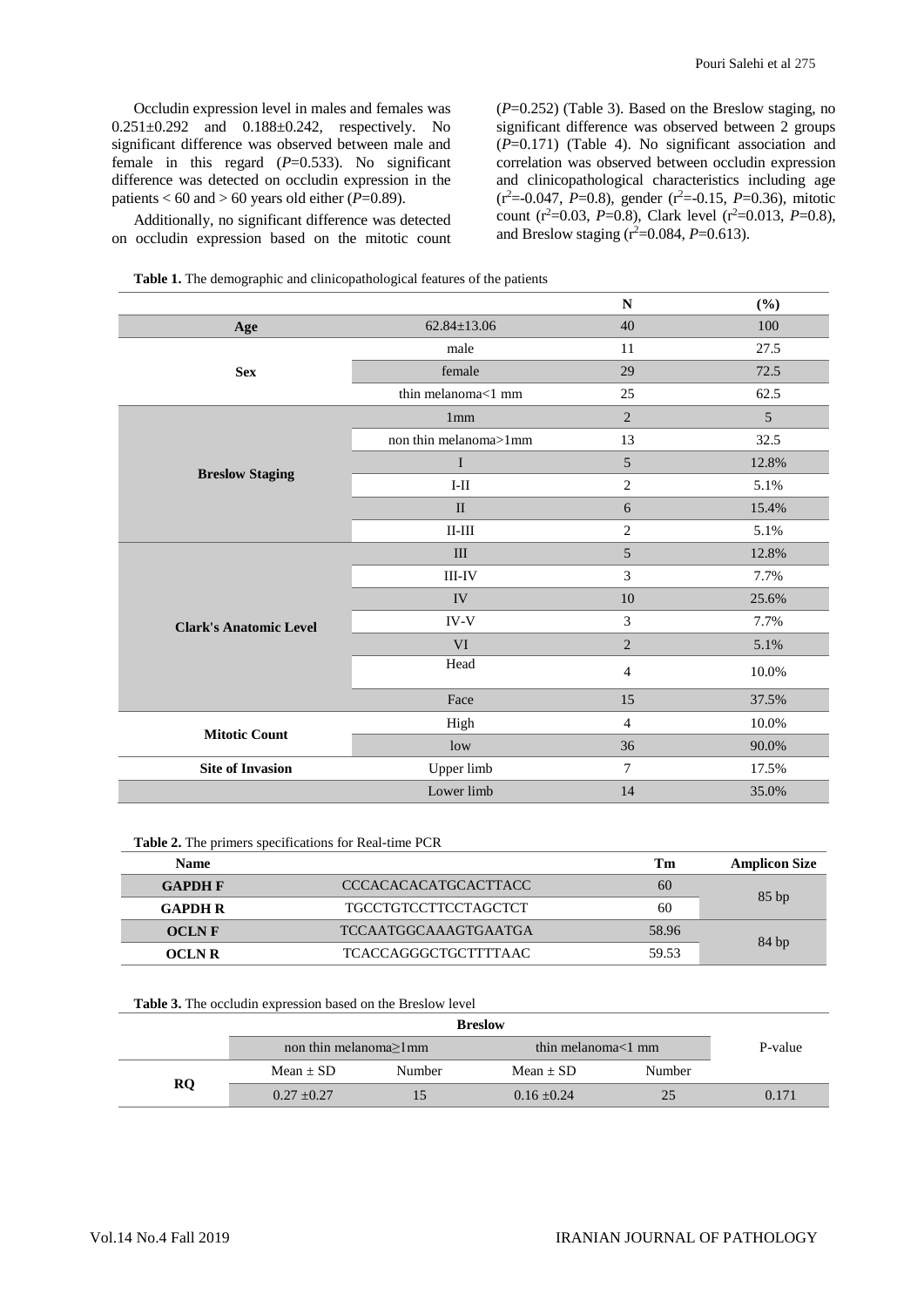**Table 4.** The occludin expression based on the Mitotic count

|           | Mitotic count        |        |                       |        |         |
|-----------|----------------------|--------|-----------------------|--------|---------|
|           | Low mitotic activity |        | High mitotic activity |        | P-value |
| <b>RQ</b> | $Mean + SD$          | Number | $Mean + SD$           | Number |         |
|           | $0.19 + 0.25$        | 36     | $0.35+0.3$            |        | 0.252   |
|           |                      |        |                       |        |         |

## **Discussion**

Melanoma incidence rate has been increased during the last decades in many countries with white populations. The frequency of melanoma incidence is closely related to the skin color and depends on the geographic zone. Based on the reports melanoma is diagnosed at earlier ages. The mean reported age for melanoma is 55 years. Also, melanoma incidence increases in the individuals older than 65 years (25). In regards to the sex, controversial reports exist where higher melanoma was observed mostly in men in Australia and the United States; however, in countries with a lower incidence, such as Great Britain and Germany, a higher ratio was reported in women (25). The epidemiological evidence implicates that sun exposure and ultraviolet radiation cause damages to the skin DNA which is the key pathogenesis factor for the melanoma tumors (25). Although, direct mechanism of occludin function on the tight junction formation is not fully elicited, it is reported that loss of occludin attenuates the activation of PI3K which can cause actin cytoskeleton disorganization and reduced cell protrusions (15). Therefore, occludin is essential for the leading-edge localization of polarity proteins aPKC-Par3 and PATJ and promotes cell protrusion by regulating membrane-localized activation of PI3K (15).

It is well documented that melanoma risk is determined through the interplay between the genetic factors and the sunlight exposure (26).

Based on our knowledge, this is the first report on occludin gene expression in the patients with melanoma.

In the present study, the occludin mRNA expression level reduced five-fold in the melanoma patients compared to the normal group. This decrement level was significant (*P*˂0.05). No significant difference was observed between male and female on occludin expression and no significant difference was detected on the age  $(< 60$  and  $\geq 60$  years old) between normal and melanoma patients. No significant correlation was found between occludin expression levels and clinicopathological characteristics including mitotic count, Clark level, Breslow staging, age and gender (*P*>0.05).

In our present study, down-regulation of occludin mRNA was markedly observed in the melanoma as compared to the normal tissues.

Occludin can recruit signal transduction molecules to the tight junctions (10). Down-regulation of the occludin has been reported in gastric cancer, hepatocellular carcinoma and breast cancer (18). Also, down-regulation of occludin has been shown in the most samples of lingual and bronchial squamous cell

carcinoma (11, 27). For instance, Rachow *et al*. (2013) reported that down-regulation of occludin decreased cell-cell adhesion and altered epidermal differentiation (28). Down-regulation of some tight junction proteins decreased epithelial proliferation in vertebrate and invertebrate model systems (29). Despite numerous reports on the role of the gene expression in the tight junction, it remains unclear how the modified expression of any given specific tight junction protein is associated with the cancer pathogenesis (11). Animal studies revealed that knock-down of occludin in the breast cancer cells leads to the increased invasiveness (18).

TJ proteins occludin and claudins, junctional adhesion molecules and tight junction plaque proteins ZO-1 and ZO-3 which maintain apicobasal polarity, form dynamic barriers and promote epithelial integrity (30).

Similarly to the adherens junctions, the interaction between occludin and zona occludens-1 (ZO-1) plays a crucial role in maintaining the structure of the tight junctions, where occludin is linked to the actin cytoskeleton through ZO-1. TJ proteins, e.g. ZO-1, are also observed outside the distinct membrane structures in the cytoplasm, suggesting tight junction-structuredependent and structure-independent functions. Both ZO-1 and b-catenin appear to be shuttle molecules, and depend on the migration state and the cell differentiation may appear in different subcellular compartments (31).

In the epithelial cell cancers, reducing cell–cell adhesion leads to the cell migration and invasiveness and metastatic tumor spread (32). Transmembrane proteins regulate the para-cellular pathway and restrict the entrance of the pathogens. Thus, barrier function is one of the most prominent functions of the skin. Occludin is essential for the tight junction formation where occludindeficient mice had defect in the skin barrier<sup>16</sup>. Therefore, dwon-regulation of the occludin decreases the barrier function of the tight junctions in the intestinal mucosa and breast (33).

The loss of cell junctional sealing could involve in infiltration, proliferation, and transformation of the cancer cells and epithelial-mesenchymal transition in association with metastasis (34, 35). In certain tumors, loss of occludin was associated with carcinogenesis. A frequent complete loss of occludin was reported in cutaneous squamous cell carcinoma as compared to the precursor lesions and sun-exposed skin, which might result in decreased epithelial cell-cell adhesion and reduction of susceptibility to apoptosis (28).

Down-regulation of occludin expression was reported in ESCC as compared with the adjacent nonneoplastic specimens. Low expression of occludin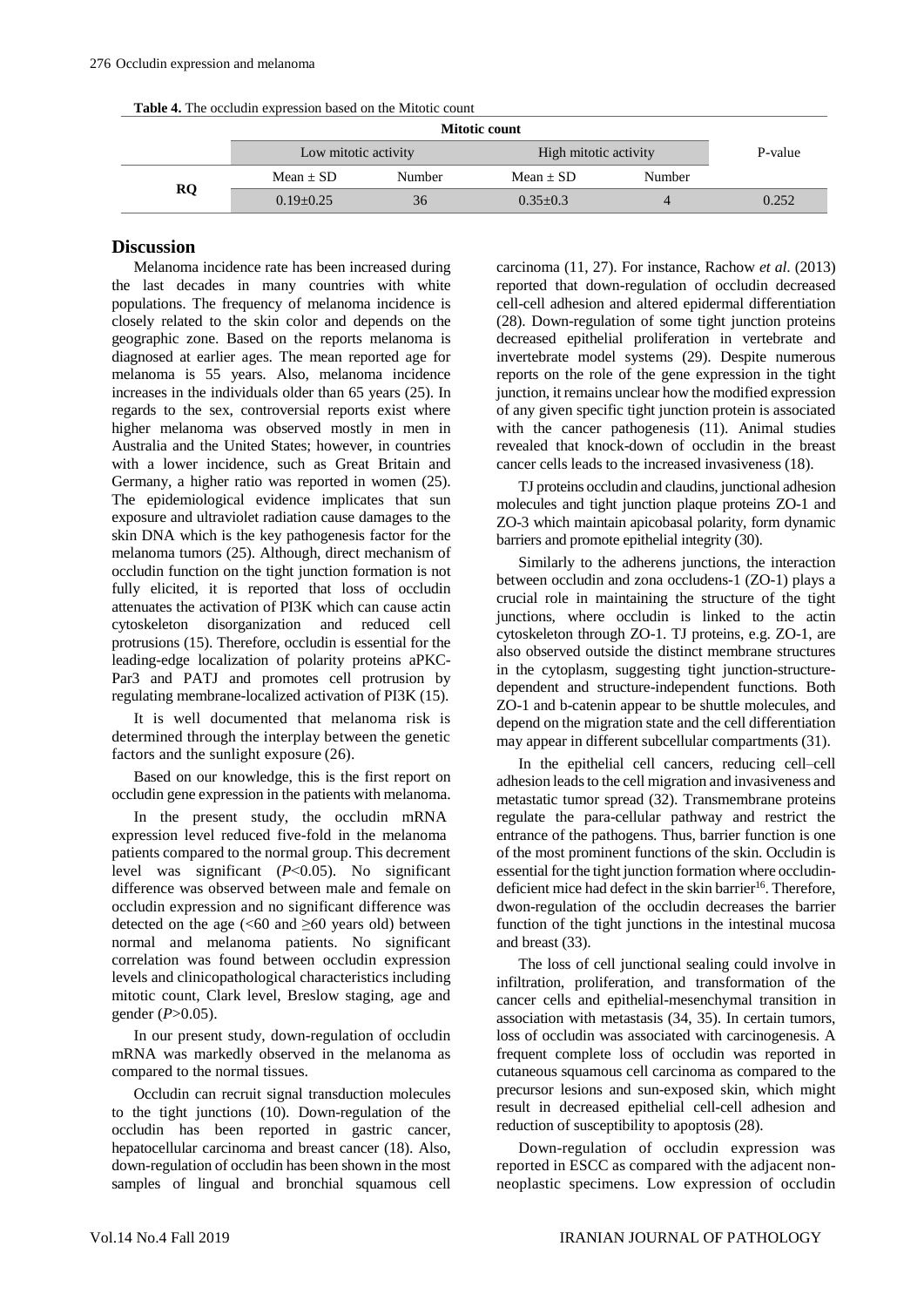was correlated with high histological grade and short overall survival. Also, the loss of occludin expression was associated with the poor prognosis in ESCC, and occludin expression levels was potentially a good predictor of prognosis in ESCC (21).

Breast cancer with the bone metastasis showed significantly lower occludin expression in comparison with those without bone metastasis (36).

Loss of occludin protein was also observed in the gallbladder adenocarcinoma (37), poorly differentiated carcinoma from stomach and colon (38, 39) and cholangiocarcinoma (40) as compared with the adjacent normal tissues and specific benign lesions.

Recombinant S100A9, a calcium-binding protein A9, which is known as migration inhibitory factor has been shown to reduce the A-375 melanoma cell line proliferation and down-regulate *OCLN* gene expression in a time- and dose-dependent manner (41).

Occludin has a pivotal role in the stabilization of the cellular connection and inhibition of apoptosis in natural cells (42).Thus, occludin, as an important component of TJ proteins, may be used as a target for the therapeutic interventions.

We can conclude that low expression of occludin in the patients with melanoma is a hallmark of cancer progression and may be used as a prognostic factor. Further research is needed to understand how molecular abnormalities in the expression of tight junction proteins could contribute to the tumorigenesis.

#### **Acknowledgements**

The provision of specimens by Pathology Department of Razi Hospital (Tehran, Iran) is gratefully acknowledged.

## **Conflict of Interest**

The authors declared that there is no conflict of interest regarding the publication of this article.

## **References**

- 1. McCoy ML, Mueller CR, Roskelley CD. The role of the breast cancer susceptibility gene 1 (BRCA1) in sporadic epithelial ovarian cancer. Reprod Biol Endocrinol. 2003;1:72. [\[DOI:10.1186/1477-7827-1-72\]](https://doi.org/10.1186/1477-7827-1-72) [\[PMID\]](https://www.ncbi.nlm.nih.gov/pubmed/14613551) [\[PMCID\]](http://www.ncbi.nlm.nih.gov/pmc/articles/PMC270004)
- 2. Feng S, Huang Y, Chen Z. Does VEGF secreted by leukemic cells increase the permeability of blood-brain barrier by disrupting tight-junction protein since central nervous system leukemia? Med Hypotheses. 2011;76(5):618-621. [\[DOI:10.1016/j.mehy.2010.12.001\]](https://doi.org/10.1016/j.mehy.2010.12.001) [\[PMID\]](https://www.ncbi.nlm.nih.gov/pubmed/21398042)
- 3. Thompson JF, Scolyer RA, Kefford RF. Cutaneous melanoma in the era of molecular profiling. Lancet. 2009; 374(9687):362- 65. [\[DOI:10.1016/S0140-6736\(09\)61397-0\]](https://doi.org/10.1016/S0140-6736(09)61397-0)
- 4. Curtin JA, Busam K, Pinkel D, Bastian BC. Somatic activation of KIT in distinct subtypes of melanoma. J Clin Oncol. 2006; 24(26):4340-46. [\[DOI:10.1200/JCO.2006.06.2984\]](https://doi.org/10.1200/JCO.2006.06.2984) [\[PMID\]](https://www.ncbi.nlm.nih.gov/pubmed/16908931)
- 5. Broekaert SM, Roy R, Okamoto I, Van Den Oord J, Bauer J, Garbe C, et al. Genetic and morphologic features for melanoma classification. Pigment cell & melanoma research. 2010 Dec; 23(6): 763-70. **[\[DOI:10.1111/j.1755-](https://doi.org/10.1111/j.1755-148X.2010.00778.x)** [148X.2010.00778.x\]](https://doi.org/10.1111/j.1755-148X.2010.00778.x) [\[PMID\]](https://www.ncbi.nlm.nih.gov/pubmed/20874733) [\[PMCID\]](http://www.ncbi.nlm.nih.gov/pmc/articles/PMC3107973)
- 6. Jayagopal A, Yang JL, Haselton FR, and Chang MS. Tight junction-associated signaling pathways modulate cell proliferation in uveal melanoma. Invest Ophthalmol Vis Sci. 2011;52 (1):588-93. [\[DOI:10.1167/iovs.10-5746\]](https://doi.org/10.1167/iovs.10-5746) [\[PMID\]](https://www.ncbi.nlm.nih.gov/pubmed/20861479) [\[PMCID\]](http://www.ncbi.nlm.nih.gov/pmc/articles/PMC3053300)
- 7. Flaherty KT, Hodi FS, Fisher DE. From genes to drugs: targeted strategies for melanoma. Nat Rev Cancer. 2012;12(5):349-61. [\[DOI:10.1038/nrc3218\]](https://doi.org/10.1038/nrc3218) [\[PMID\]](https://www.ncbi.nlm.nih.gov/pubmed/22475929)
- 8. Donizy P, Kaczorowski M, Halon A, Leskiewicz M, Kozyra C, Matkowski R. Paucity of tumor-infiltrating lymphocytes is an unfavorable prognosticator and predicts lymph node metastases in cutaneous melanoma patients. Anticancer Res. 2015;35(1):351-58. [\[DOI:10.1155/2015/975436\]](https://doi.org/10.1155/2015/975436) [\[PMID\]](https://www.ncbi.nlm.nih.gov/pubmed/26266086) [\[PMCID\]](http://www.ncbi.nlm.nih.gov/pmc/articles/PMC4525148)
- 9. Bhat AA, Uppada S, Achkar IW, Hashem S, Yadav SK, Shanmugakonar M, et al. Tight junction proteins and signaling pathways in cancer and inflammation: A functional crosstalk. Front Physiol. 2019;9:1942. [\[DOI:10.3389/fphys.2018.01942\]](https://doi.org/10.3389/fphys.2018.01942) [\[PMID\]](https://www.ncbi.nlm.nih.gov/pubmed/30728783) [\[PMCID\]](http://www.ncbi.nlm.nih.gov/pmc/articles/PMC6351700)
- 10. Coradini D, Casarsa C, Oriana S. Epithelial cell polarity and tumorigenesis: new perspectives for cancer detection and treatment. Acta Pharmacol Sin. 2011;32(5):552-64. [\[DOI:10.1038/aps.2011.20\]](https://doi.org/10.1038/aps.2011.20) [\[PMID\]](https://www.ncbi.nlm.nih.gov/pubmed/21499288) [\[PMCID\]](http://www.ncbi.nlm.nih.gov/pmc/articles/PMC4002515)
- 11. Paschoud S, Bongiovanni M, Pache JC, Citi S. Claudin-1 and claudin-5 expression patterns differentiate lung squamous cell carcinomas from adenocarcinomas. Mod Pathol. 2007; 20(9):947-54. [\[DOI:10.1038/modpathol.3800835\]](https://doi.org/10.1038/modpathol.3800835) [\[PMID\]](https://www.ncbi.nlm.nih.gov/pubmed/17585317)
- 12. Al-Sadi R, Khatib K, Guo S, Ye D, Youssef M, Ma T. Occludin regulates macromolecule flux across the intestinal epithelial tight junction barrier. Am J Physiol Gastrointest Liver Physiol. 2011;300(6):G1054-64. [\[DOI:10.1152/ajpgi.00055.2011\]](https://doi.org/10.1152/ajpgi.00055.2011) [\[PMID\]](https://www.ncbi.nlm.nih.gov/pubmed/21415414) [\[PMCID\]](http://www.ncbi.nlm.nih.gov/pmc/articles/PMC3119114)
- 13. Buschmann MM, Shen L, Rajapakse H, Raleigh DR, Wang Y, Wang Y, et al. Occludin OCELdomain interactions are required for maintenance and regulation ofthe tightjunction barrier to macromolecular flux. Mol Biol Cell. 2013;24(19):3056-68. [\[DOI:10.1091/mbc.e12-09-0688\]](https://doi.org/10.1091/mbc.e12-09-0688) [\[PMID\]](https://www.ncbi.nlm.nih.gov/pubmed/23924897) [\[PMCID\]](http://www.ncbi.nlm.nih.gov/pmc/articles/PMC3784380)
- 14. De Benedetto A, Rafaels NM, McGirt LY, Ivanov AI, Georas SN, Cheadle C, et al. Tight junction defects in patients with atopic dermatitis. J Allergy Clin Immunol. 2011;127(3):773- 786 e771-7. [\[DOI:10.1016/j.jaci.2010.10.018\]](https://doi.org/10.1016/j.jaci.2010.10.018) [\[PMID\]](https://www.ncbi.nlm.nih.gov/pubmed/21163515) [\[PMCID\]](http://www.ncbi.nlm.nih.gov/pmc/articles/PMC3049863)
- 15. Du D, Xu F, Yu L, Zhang C, Lu X, Yuan H, et al. The tight junction protein, occludin, regulates the directional migration of epithelial cells. Dev cell. 2010;18(1):52-63. [\[DOI:10.1016/j.devcel.2009.12.008\]](https://doi.org/10.1016/j.devcel.2009.12.008) [\[PMID\]](https://www.ncbi.nlm.nih.gov/pubmed/20152177)
- 16. Furuse M, Moriwaki K. The role of claudin-based tight junctions in morphogenesis. Ann N Y Acad Sci. 2009;1165:58-61. [\[DOI:10.1111/j.1749-6632.2009.04441.x\]](https://doi.org/10.1111/j.1749-6632.2009.04441.x) [\[PMID\]](https://www.ncbi.nlm.nih.gov/pubmed/19538288)
- 17. Turksen K, Troy TC. Junctions gone bad: Claudins and loss of the barrier in cancer. Biochim Biophys Acta. 2011;1816(1):73- 79. [\[DOI:10.1016/j.bbcan.2011.04.001\]](https://doi.org/10.1016/j.bbcan.2011.04.001) [\[PMID\]](https://www.ncbi.nlm.nih.gov/pubmed/21515339)
- 18. Martin TA, Mansel RE, Jiang WG. Loss of occludin leads to the progression of human breast cancer. Int J Mol Med. 2010;26(5):723-34. [\[DOI:10.3892/ijmm\\_00000519\]](https://doi.org/10.3892/ijmm_00000519) [\[PMID\]](https://www.ncbi.nlm.nih.gov/pubmed/20878095)
- 19. Kominsky SL, Argani P, Korz D, Evron E, Raman V, Garrett E, et al. Loss of the tight junction protein claudin-7 correlates with histological grade in both ductal carcinoma in situ and